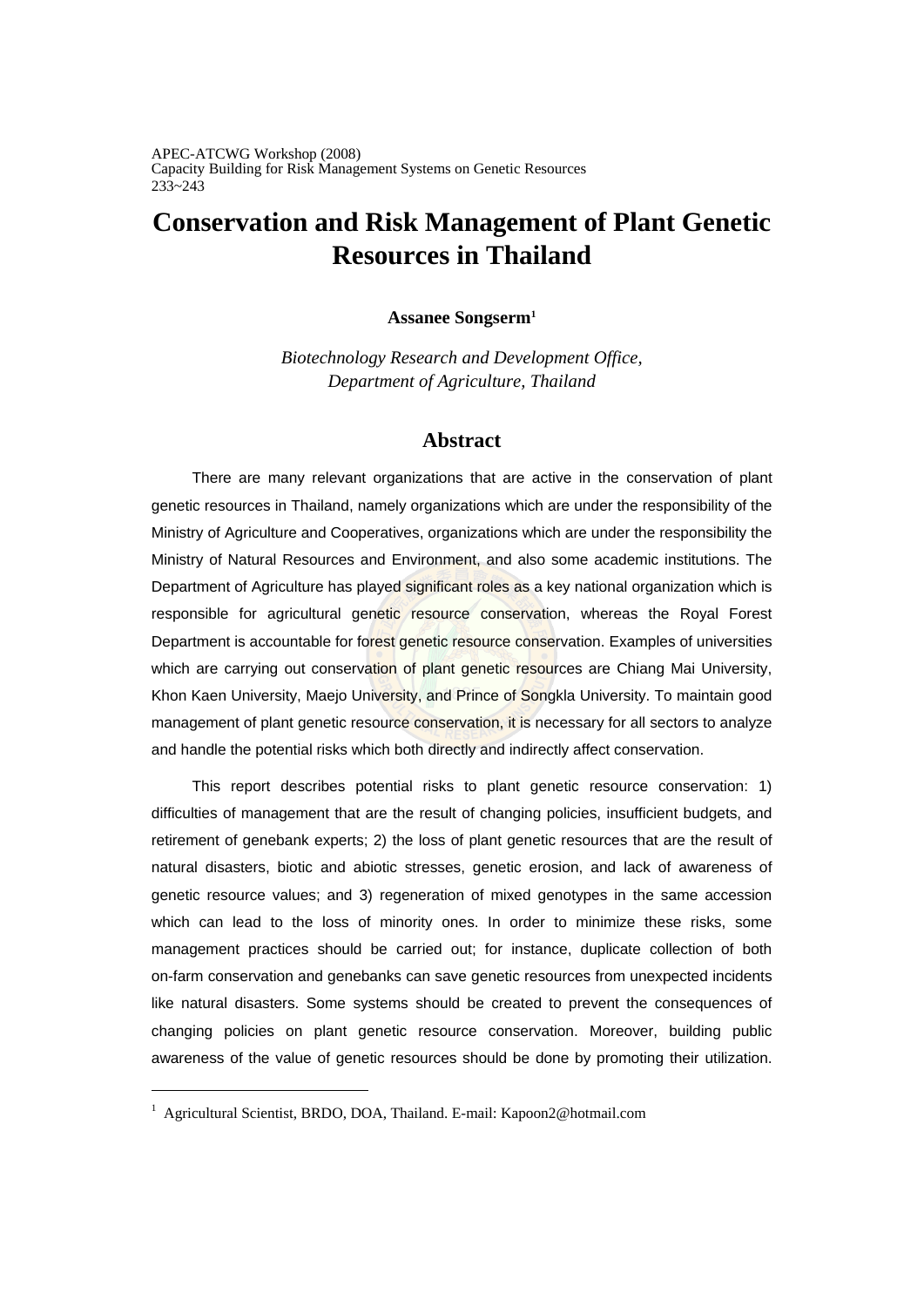Finally, human resource development is urgently needed. The staff should attend training sessions and workshops to enhance their expertise and knowledge. Like other countries, Thailand tries to manage and minimize the risks with all its capability even though some factors are out of our direct control.

# **Introduction to Thailand**

### *General Basic information*

The Kingdom of Thailand is situated on the Indo-China Peninsula, covering an area of 514,000 square kilometers. It shares borders with the Union of Myanmar to the west and north, Lao P.D.R. to the north and northeast, the Kingdom of Cambodia to the east, and Malaysia to the south. It is divided into four distinct areas: the mountainous north, the fertile Central Plains, the semi-arid plateau of the northeast, and the peninsular south, distinguished by its many beautiful tropical beaches and offshore islands. Thailand lies within the humid tropics. There are three seasons: the cool season (November to February), hot season (April to May), and the rainy season (June to October), although downpours rarely last more than a couple of hours. The population is about 60 million. Ethnic Thais form the majority, although the area has historically been a migratory crossroads, and thus strains of Mon, Khmer, Burmese, Lao, Malay, Indian, and, most strongly, Chinese blood produce a degree of ethnic diversity. Integration has, however, produced enormous unity both culturally and socially.

### *Agricultural Sector Information*

Thailand is a small country of approximately  $320,700,000$  rai  $(2.5 \text{ rai} = 1 \text{ acre})$ . The agricultural sector is classified into four major groups of livestock, fishery, vegetation, and forestry. According to the Office of Agricultural Economics, the total area of Thailand is divided into many categories depending on the usage: forests (104,744,313 rai), agricultural land (130,275,993 rai), and wastelands or grasslands (2,532,003 rai).

Almost all of the agricultural land is used for growing rice (63,861,066 rai), field crops (27,400,423 rai), horticultural crops (29,017,779 rai), and livestock (1103.3 rai). The agricultural sector dominates the Thai economy, providing two-thirds of employment and almost half of total exports. The economic crops are rice, para rubber, maize, sugarcane, sorghum, cotton, soybeans, pineapple, oil palm, ornamental flowering plants, etc. Not only do these crops bring great national profit to the country, they also enhance farmers' earnings in terms of household income.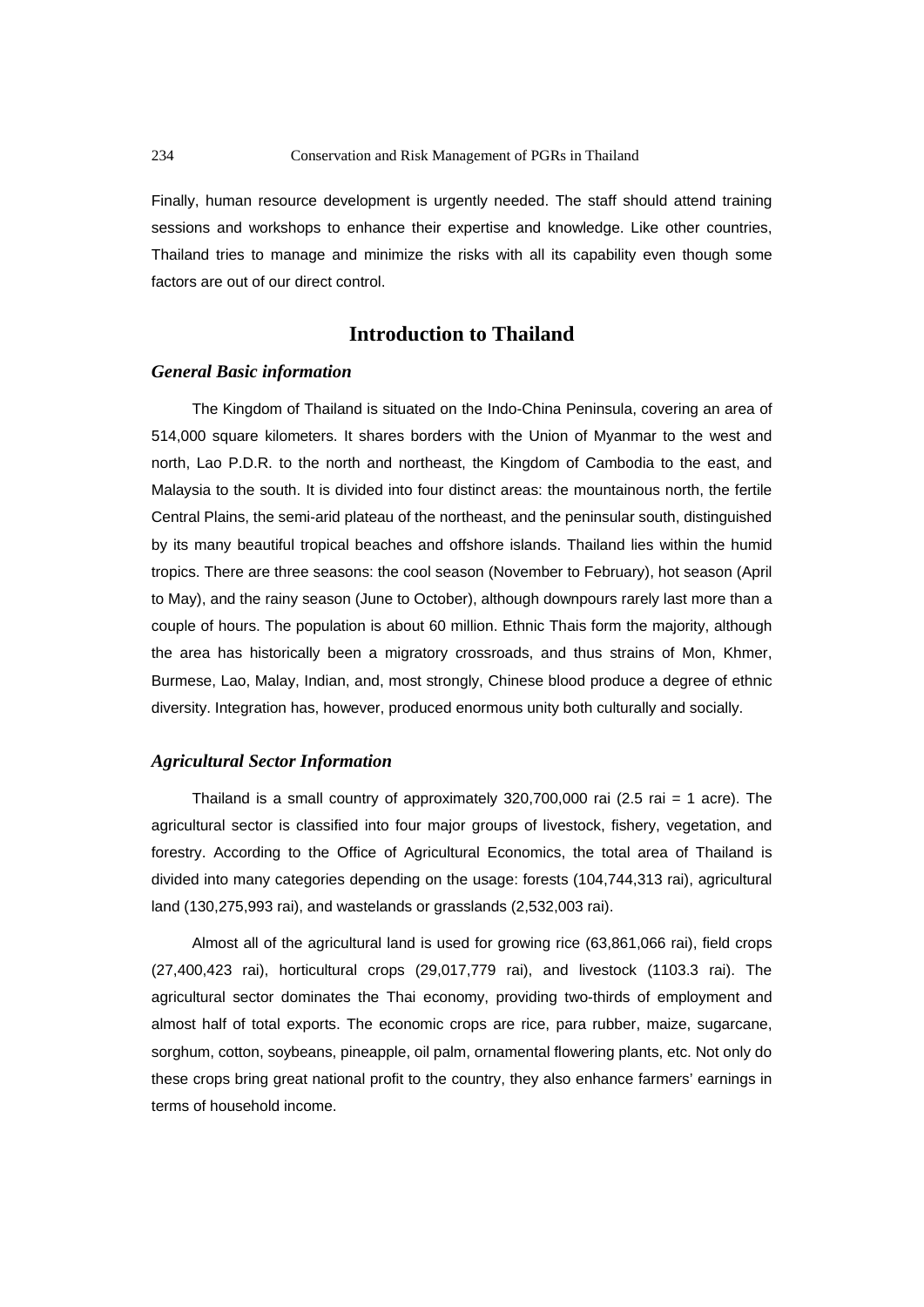#### Assanee Songserm 235

The vegetation is divided into two major zones, namely lower tropical rainforests and upper tropical rainforests. Lower tropical rainforests occupy the peneplains and also hill slopes up to 600 m in elevation, whereas upper tropical rainforests cover slopes of 600 to 900 m. To produce good varieties and good seeds, germplasm may be obtained by collecting from the wild, landraces, and cultivated areas, and has been introduced from foreign countries. Today there is more progress in the production of good seeds. Cooperation between the government and private sector is underway particularly in the use of modern technologies. However, seeds produced by the government are limited in quantity, so seed supplies rely on those stored by farmers themselves or produced locally.

# **Status of plant genetic resource conservation in Thailand**

## *Relevant organizations*

In fact, there are many organizations which conduct plant genetic resource conservation throughout Thailand. The outstanding organizations can be briefly described as follows:

### **1. Department of Agricultural Extension**

The Department of Agricultural Extension is also under the jurisdiction of the Ministry of Agriculture and Cooperatives. It plays a role as a key organization which engages in extension and distribution of good varieties. There are regional offices which are located in almost every district of the country. Its distinguished missions regarding plant genetic resource conservation are good varieties of horticultural crop collection for the purpose of propagation and distribution to farmers. In total, 46 species of crops have been collected, such as mango, longan, lychee, jackfruit, pomelo, durian, mangosteen, orange, macadamia, pomegranate, rose apple, etc.

### **2. Universities and academic institutes**

Almost every institution has collected and conserved plant genetic resources in both the field and laboratory. The collections are kept in accordance with their objectives of research and study programs. Some examples are as follows.

Faculty of Agriculture, Chiang Mai University carries out conservation of plant genetic resources with the objectives of collecting and conserving materials for investigations and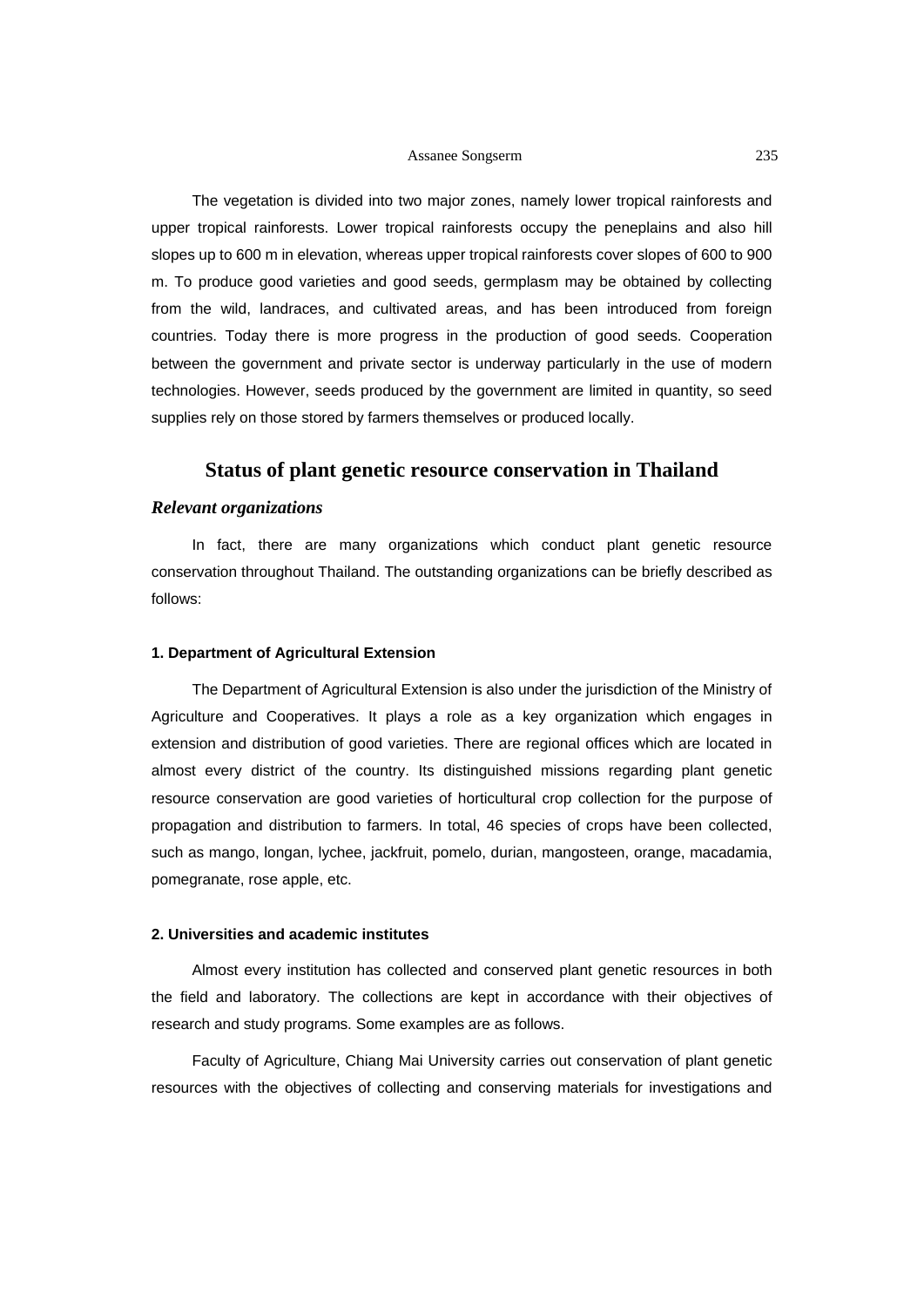research including studies on suitable means of resource utilization. Plant germplasm can be grouped into cereals, legumes, herbs, native species, beverage plants, vegetables, and fruit tress. All plants are *ex situ* conserved.

The plant germplasm collection at Khon Kaen University is carried out by the Faculty of Agriculture. The Departments of Agronomy and Horticulture are responsible for this job. The collected germplasm includes sesame, peanuts, soybeans, cowpeas, yard long beans, tamarind, guava, etc.

Maejo University has been conserving plant genetic resources both *in situ* and *ex situ*: for example, the Plant Genetic Resources Conservation Project in Banpong Forest conserves 223 species of herbarium specimens, the Department of Agronomy conserves six species of agronomic plant genetic resources through field collections, a seed bank, and germplasm, the Department of Ornamental Horticulture (Vegetable Technology) has collected five species of economically important vegetables including nine varieties in a seed bank and 23 species of important local vegetables from four provinces in northern Thailand through field collections and a seed bank, and the Department of Ornamental Horticulture (Pomology) has conserved 11 varieties of longan (*Dinocarpus longan* Lour) and nine varieties of lychee (*Litchi chinensis* Sonn) through field collections.

Prince of Songkla University receives a budget from the Princess Sirindhorn Royal Project on Plant Genetic Resources Conservation to carry out the conservation of seven varieties of rattan and also local durian varieties.

### **3. Royal Forest Department**

The main mission of the Royal Forest Department is to conserve and protect forest genetic resources. Recognizing the threat to valuable forest genetic resources, the Royal Forest Department has taken steps toward both *in situ* and *ex situ* conservation. In total, about 200 natural reserved areas have been established. Efforts to encourage an understanding of the importance of conservation projects among local populations are very important.

The Natural Resources Conservation Office is responsible for the project of forest natural resource conservation and management. It conducts *in situ* conservation called "protected areas" like national parks. Another important office is the Forest Research Office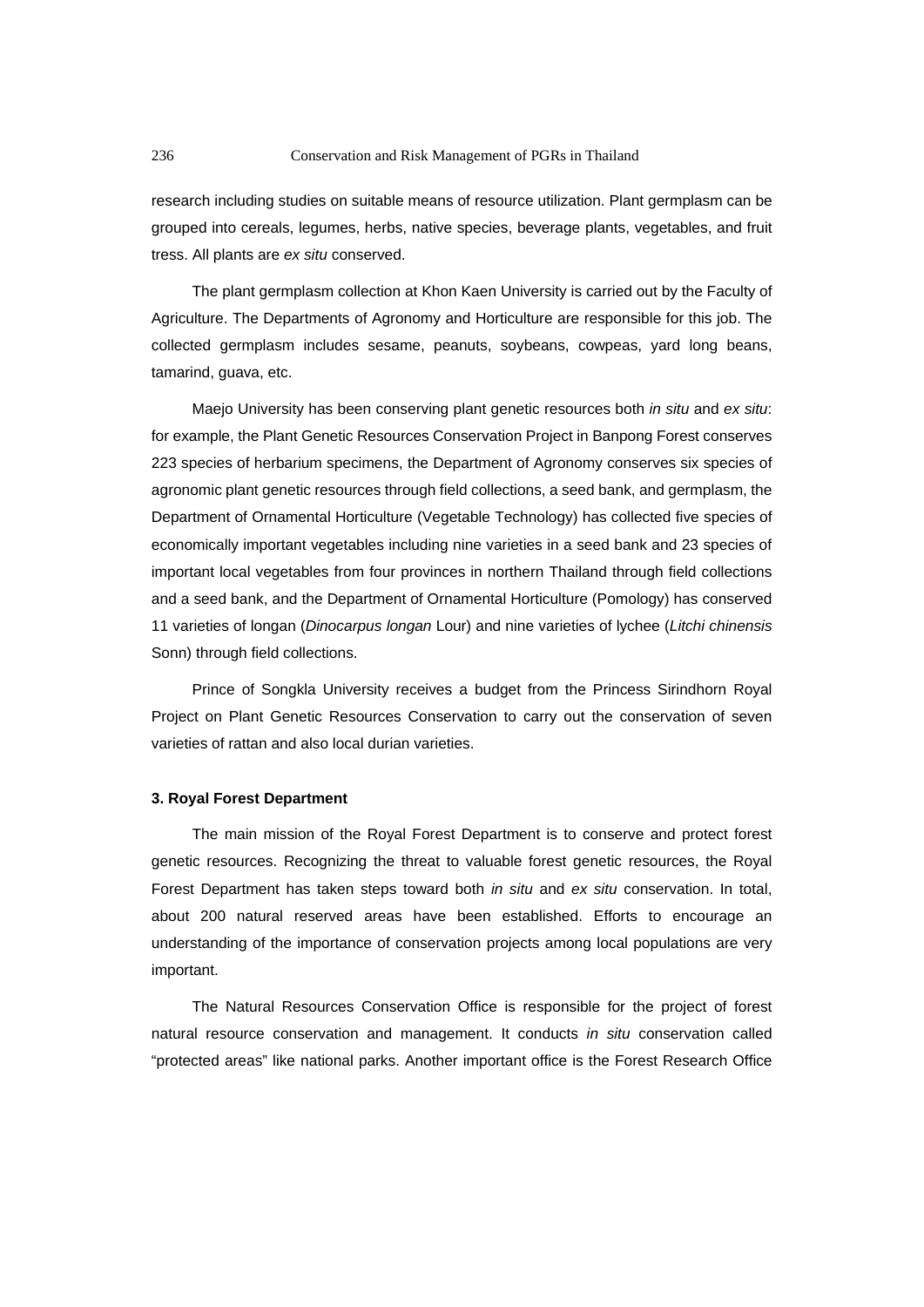#### Assanee Songserm 237

which is responsible for *ex situ* conservation. Existing conserved flora include pine, teak, hardwood species, bamboo, Ma cha mong (*Afzelia xylocarpa* Craib), eucalyptus, etc.

#### **4. Queen Sirikit Botanic Garden**

The Queen Sirikit Botanic Garden (QBG), Maerim, Chiang Mai Province, was established in 1992 by the Botanical Gardens Organization of Thailand. It was the first true botanical garden in the country. The conservation programs include *in situ* conservation and *ex situ* conservation (field, seed banks, and *in vitro* conservation). Rare species and endangered species are emphasized. Living collections under its protection include 11 families and four groups such as Palmae, Orchidaceae, Moraceae, Musaceae, Caesalpiniaceae, ferns, and medicinal plants.

Collaborations in scientific research, information exchange, and training programs are encouraged at the QBG. Furthermore, coordination with other national and international institutions in conservation of plant genetic resources has been undertaken.

#### **5. Department of Agriculture (DOA)**

The DOA, a governmental sector under the Ministry of Agriculture and Cooperatives, has played a significant role in the collection, conservation and research of plant genetic resources. Almost all of the crops it is responsible for are economically important crops. Conservation can be divided into two types of *ex situ* and *in situ* conservation.

There are 40 regional crop research centers and stations throughout the country, which have conserved about 127,416 accessions. Most of them are horticultural crops which comprise 5334 varieties of fruit crops (e.g., durian, mangoes, rambutan, pineapples, and bananas), 1430 varieties of vegetables (e.g., baby corn, garlic, chili, and onions), 1109 varieties of ornamental plants (e.g., orchids, roses, and lilies), 698 varieties of industrial crops (coconut, oil palm, para rubber, coffee, and cocoa), and medicinal plants. Besides horticultural crops, other field crops are also conserved include 594 varieties of cassava, 453 varieties of sugarcane, paper mulberry, five varieties of kapok, 30 varieties of jatropha, and 36 varieties of ramie.

As to seed banks, plant genetic resource conservation particularly for rice was conducted after the end of World War II. In the early period, those conserved crop seeds were kept in air conditioned rooms. Consequently, seed longevity was quite short and caused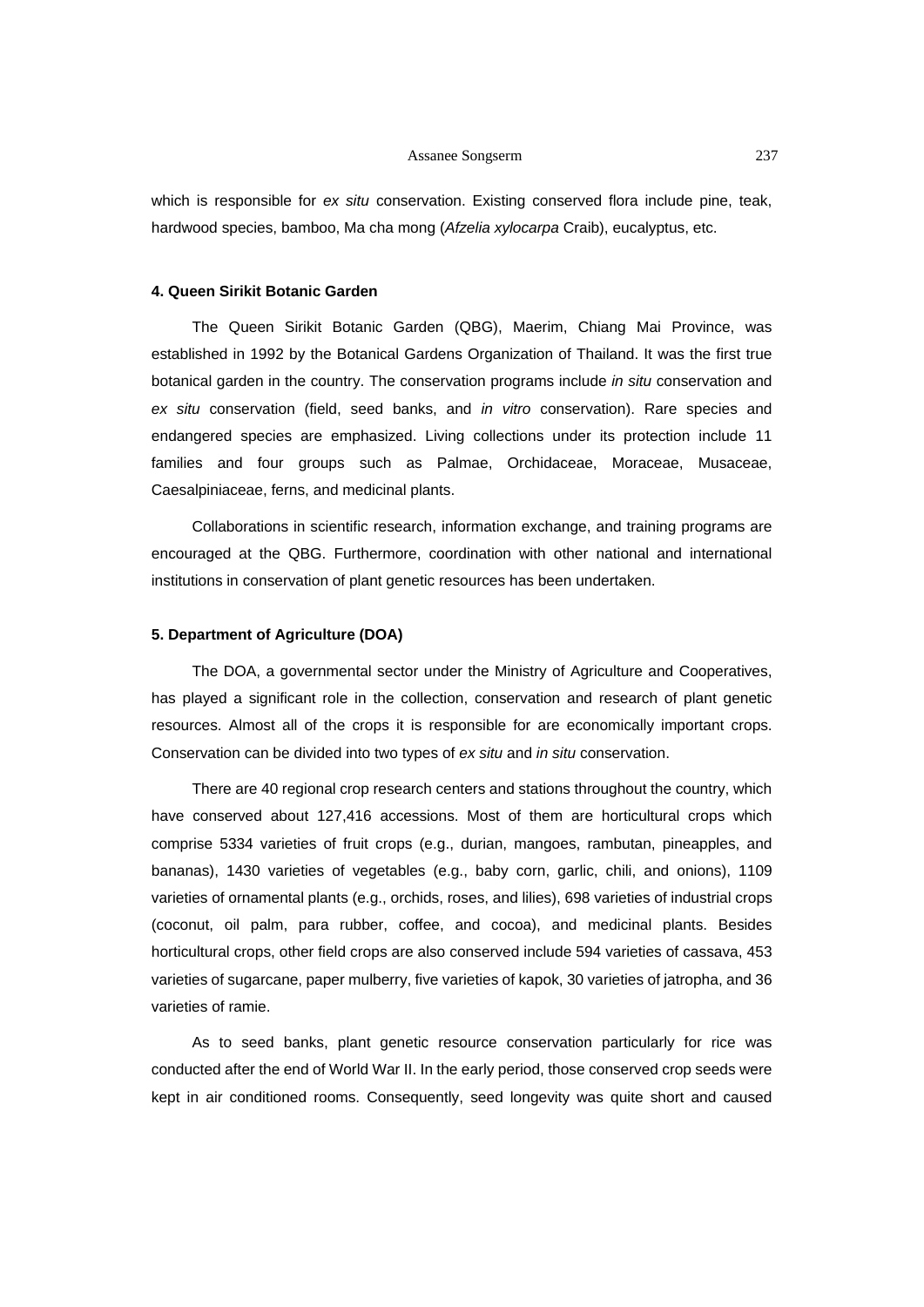problems of regeneration for maintaining the varieties. In 1981, the DOA received donated money from the Government of Japan to set up the first seed bank located at the Pathumthani Rice Research Center. It is called The National Rice Seed Storage Laboratory for Genetic Resources. Not only are rice seeds conserved, other crops from many sources are also kept there. Until 2002, according to reorganization, collections from the first seed bank were transferred to a new location in the Sirindhorn Plant Genetic Resources Building, Biotechnology Research and Development Office. The main responsibilities are collection, conservation, and utilization of plant genetic resources.

# **Storage facilities in DOA's seed bank**

- **Incoming seed room**: The room is 40  $m^2$  and maintained at 15 °C and 60% relative humidity (RH). Before being stored, seeds are placed in this room to determine moisture content and germination tests as well as to reduce the moisture content. Seeds ready for seed bank storage must be at an 8% moisture content and possess 80% germination.
- **Laboratory room**: This room has two parts: a) a space for a hot air oven and seed germinator, and b) space for moisture and germination analyses and purity tests.
- **Unheated seed room**: This room is used for seed moisture reduction with its low level of RH of 6%.
- **Sun drying room**: This room is used for moisture reduction using the sun's heat. When the room temperature reaches 43 °C, a heater is automatically switched on to increase the temperature. A computer is used to control the system.
- **Medium-term storage**: Its capacity is about 150,000 accessions. The room temperature is maintained at 5 °C with 60% RH. An automatic bullet crane system controlled by a computer is used.
- Long-term storage: This room is 86 m<sup>2</sup> in size and its temperature is maintained at –10 °C. Seeds are packed in vacuum-sealed aluminum foil packages. The maximum capacity is 40,000 accessions.
- **Information processing room:** Information is recorded on both computers and in documents in this room. Information records are passport data, characteristics and evaluation, percent seed germination, weight of stored seeds, rejuvenation data, seed distribution data, etc.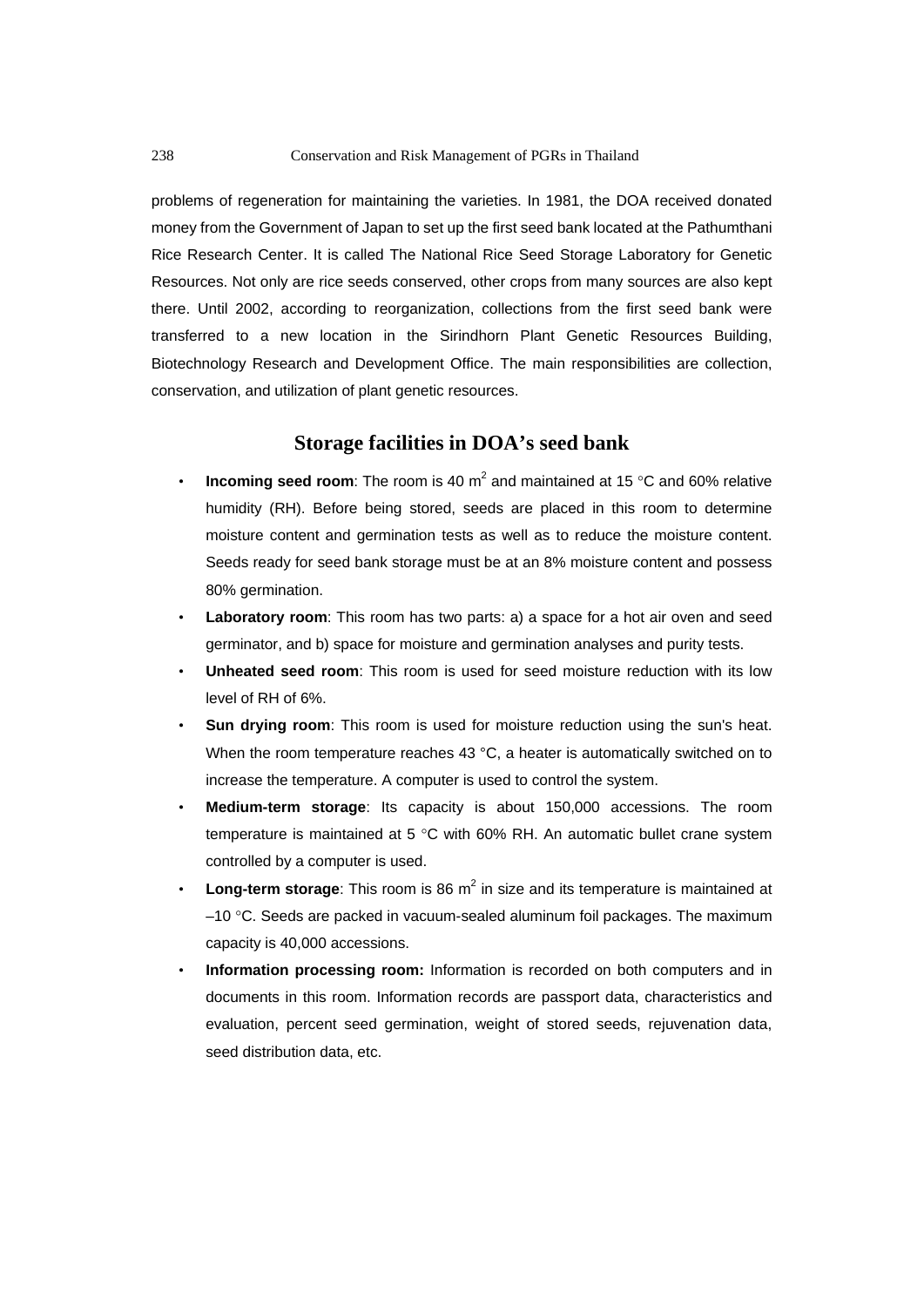# **Status of the collections**

Collections consist of both active and base collections that are maintained in PET plastic bottles with silica gel inside at 5 °C storage in vacuum-sealed aluminum foil packages at -10 °C storage conditions (Table 1).

| No.   | Crops                         | No. of accessions |
|-------|-------------------------------|-------------------|
| 1     | Rice                          | 24,535            |
|       | Native and improved varieties | 20,899            |
|       | Overseas varieties            | 2571              |
|       | Wild species                  | 1065              |
| 2     | Cowpeas                       | 83                |
| 3     | Sesame                        | 241               |
| 4     | Corn                          | 113               |
| 5     | Black gram                    | 446               |
| 6     | Safflower                     | 72                |
| 7     | Cotton                        | 330               |
| 8     | Soybeans                      | 1923              |
| 9     | Jute                          | 50                |
| 10    | Peanuts                       | 1840              |
| 11    | Vegetables                    | 22                |
| 12    | <b>Others</b>                 | 374               |
| Total |                               | 30,029            |

Table 1. The total number of 30,029 accessions stored in genebanks in Thailand.

Rice is the majority whereas other plants are also conserved including cowpeas, sesame, corn, black gram, safflower, cotton, soybeans, jute, peanuts, pigeon peas, roselle, castor beans, kenaf, wheat, barley, and several varieties of vegetables.

Moreover, there are duplicate collections of rice collections at the International Rice Research Institute (IRRI).

| Total accessions |                 | 5.981 |
|------------------|-----------------|-------|
|                  | 1. Oryza sativa | 5.492 |
|                  | 2. Wild species | 489   |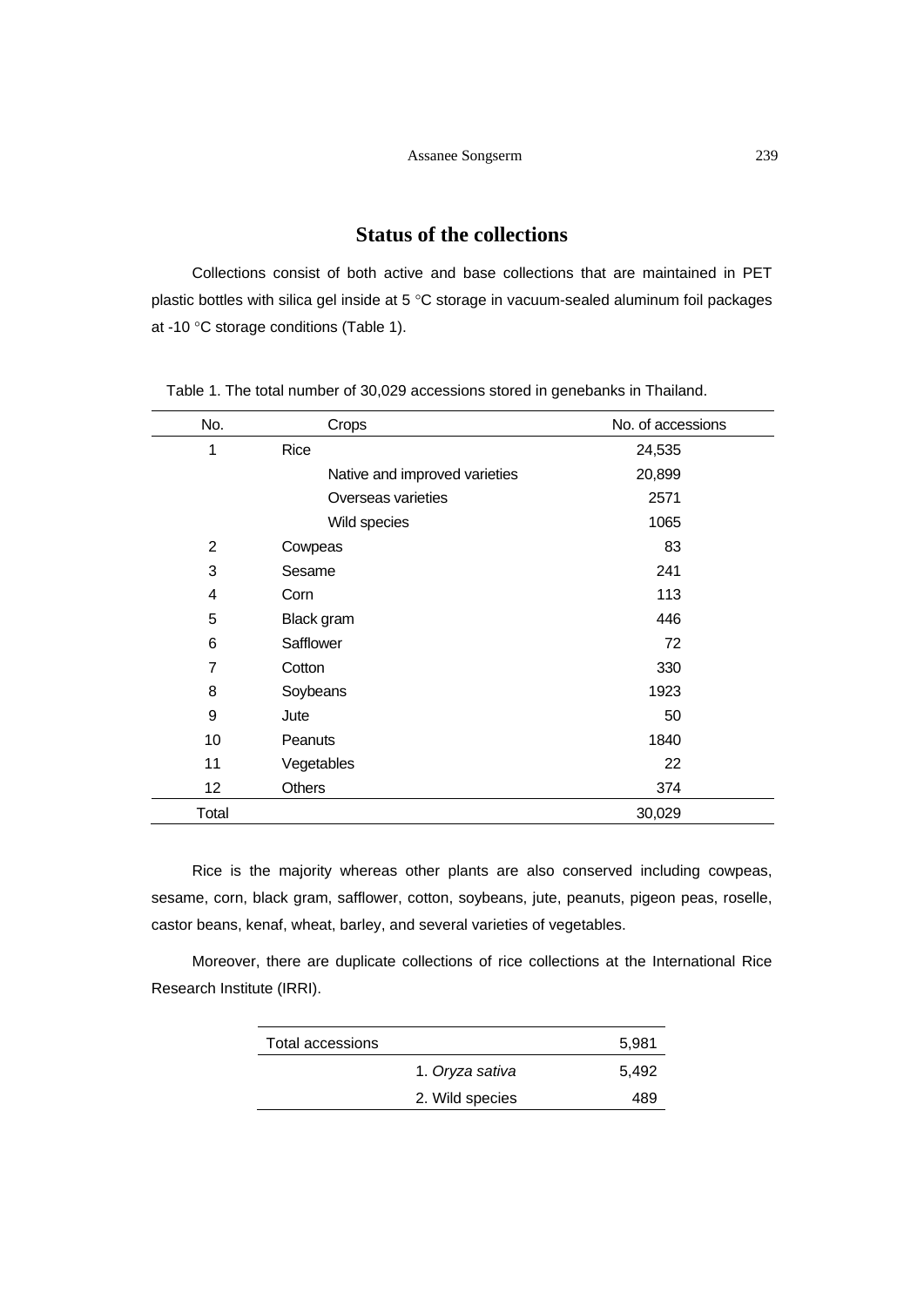# **Regeneration and utilization**

Regeneration is usually carried out on accessions when they approach the low percentage of germination (< 50%) and weigh < 50 g. Actually, regeneration must be done in order to enhance the quality and quantity of existing collections.

As regeneration is carried out; the use of the collection continually proceeds. Main users of materials in the seed bank are researchers (from both governmental and private sectors), plant breeders, students, farmers, and other users with various requirements. Many collections have frequently been used as materials for different objectives, e.g., research, breeding programs, and academic purposes. Presently, rice is the only plant which can be given upon request. Each accession can be provided if it has a high percent of germination and adequate amounts. Other crops will, hopefully, be distributed to recipients in the near future.

# **Laws and relevant legislation**

Thailand signed the Convention on Biological Diversity (CBD) on 12 June 1992 and became a party of the CBD on the 29 January 2004. The Ministry of Natural Resources and Environment is responsible for the national focal point of the CBD and cooperation with the DOA as the competent authority of plants/crops.

Regarding intellectual property protection, Thailand has enacted several laws that are applicable to the protection of biotechnological products and processes, namely, the *Patent Act*, *Plant Variety Protection Act*, *Bill on the Law of Trade Secrets*, etc. Thai patents are given to inventions and processes which are new, posses an inventive step, and are capable of industrial application. However, patents are not given to naturally existing microorganism or their components, animals, or plant extracts. The *Thai Patent Act* is still struggling with protecting DNA, genes, and proteins, particularly those extracted, isolated, and purified from plants and animals. The issue of patentable subject matter is indeed not only a question of law but also a policy consideration.

For the International Treaty on Plant Genetic Resources for Food and Agriculture, (ITPGRFA) which Thailand signed on 4 November 2002, our country has not yet ratified it due to a government decision.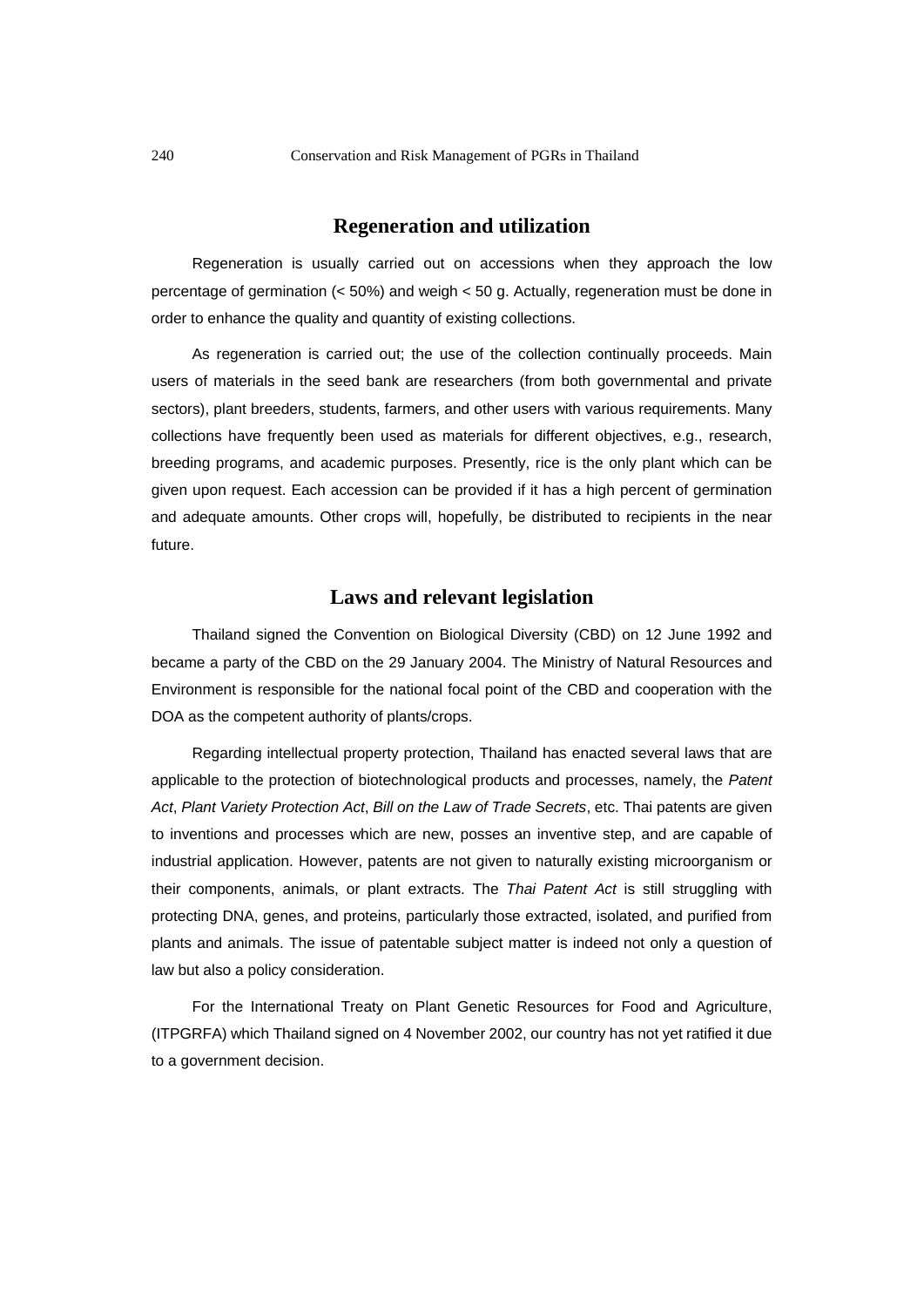# **Risk management on plant genetic resources**

### *Potentials risks and their causes*

# **Risk 1: Difficulties in managing plant genetic resource conservation Cause 1 – Changing policies**

According to the instability of Thai politics, changing policies frequently occur within the governmental sector. For example, because of a reorganization of the Ministry of Agriculture and Cooperatives, all agricultural crops were previously under the DOA's jurisdiction, but in the last 2 years the Rice Department was set up in order to oversee all activities concerning rice. The DOA itself still has to conserve rice collections whereas the Rice Department simultaneously carries out the same activities. Unavoidably, an overlap of missions occurs.

A second example which is a result of changing policies is the direct impact on on-farm conservation. Nowadays energy crops are considered to be a hot worldwide issue. Like in other countries, Thailand currently promotes expansion of areas planted in energy crops due to strategies of the government. Thus, the lands formerly dedicated to on-farm conservation are being invaded and replaced.

## **Cause 2 – Insufficient budgets**

Adequate money is necessary for every operation. By comparison, inadequate budgets are considered important obstacles to meeting many commitments. In Thailand, there are many research projects and activities on genetic resource conservation. Unfortunately, some of them have not received enough fiscal support from the sponsor. Thus, they cannot accomplish their goals.

#### **Cause 3 – Retirement of genebank experts**

Nowadays, the numbers of experts in genebanks tend to decrease for several reasons. One obvious reason is retirement. Those vacant positions are replaced by young staff who do not have much expertise or profound knowledge. What is more, these new staff members are not enthusiastic about this work because they do not have sufficient motivation, do not receive encouragement, and so on.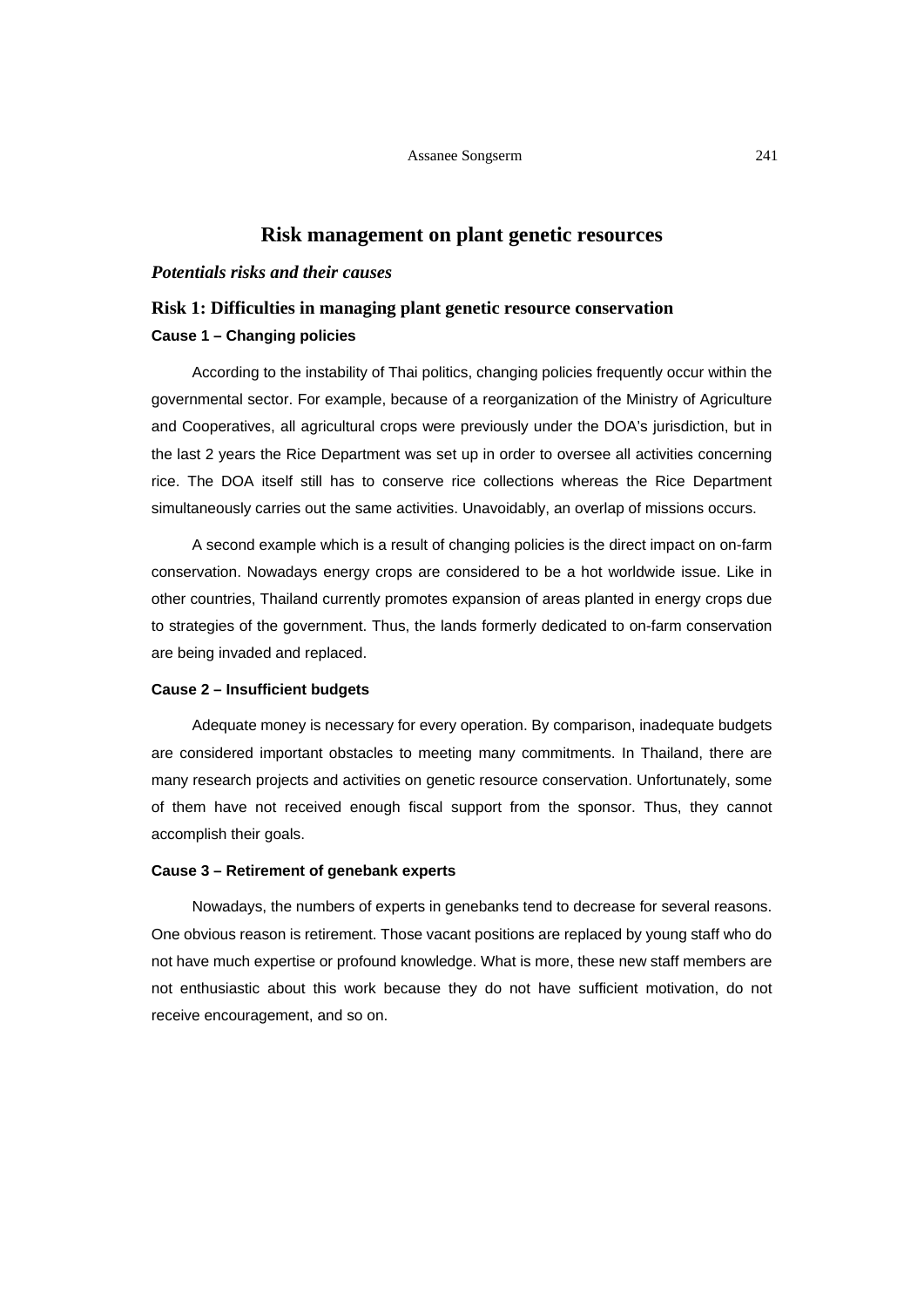### **Risk 2: Loss of plant genetic resources**

# **Cause 1 – Natural disasters**

Each year, Thailand frequently faces impacts of natural disasters such as flooding, wildfires, storms, and mudflows. These severely harm plant genetic resources and especially directly affect *in situ* and on-farm conservation efforts. These rapidly damage natural resources and seem to be out of control whether any measures are tried to prevent their effects or not.

### **Cause 2 – Biotic and abiotic stresses**

For field collections, plant genetic resources can be threatened by both biotic (pathogens, insects, and other pests) and abiotic stresses (drought, flooding, global warming, and other environmental factors). These stresses lead to the loss of resources and are sometimes simultaneously beyond prevention and control.

### **Cause 3 – Genetic erosion**

Because of advancements in plant breeding, many new improved varieties with dominant genes like those for pest resistance are likely stronger than older cultivars. So, many local varieties can potentially lose their original genetics and tend to be replaced by high-yield varieties.

Monoculture is also a major cause of genetic erosion. For instance, many farmers consider that one crop is the preferred crop. At the same time, other local crops are neglected because of their weaknesses and incompetence such as low yields and lack of pest resistance. In consequence, those local varieties tend to be supplanted and eventually lost.

Other human behaviors such as deforestation, improper use of modern technologies, and lack of sustainable use of natural resources can threaten plant genetic resources in both direct and indirect ways; for example, gathering various kinds of forest resources especially rare and endangered species can lead to their extinction.

#### **Cause 4 – Lack of consciousness regarding evaluations of plant genetic resources**

Presently, there are a lot of genetic resources the value of which has not been evaluated, because they tend to be overlooked by many farmers and researchers. Hence, their useful characteristics are not being utilized.